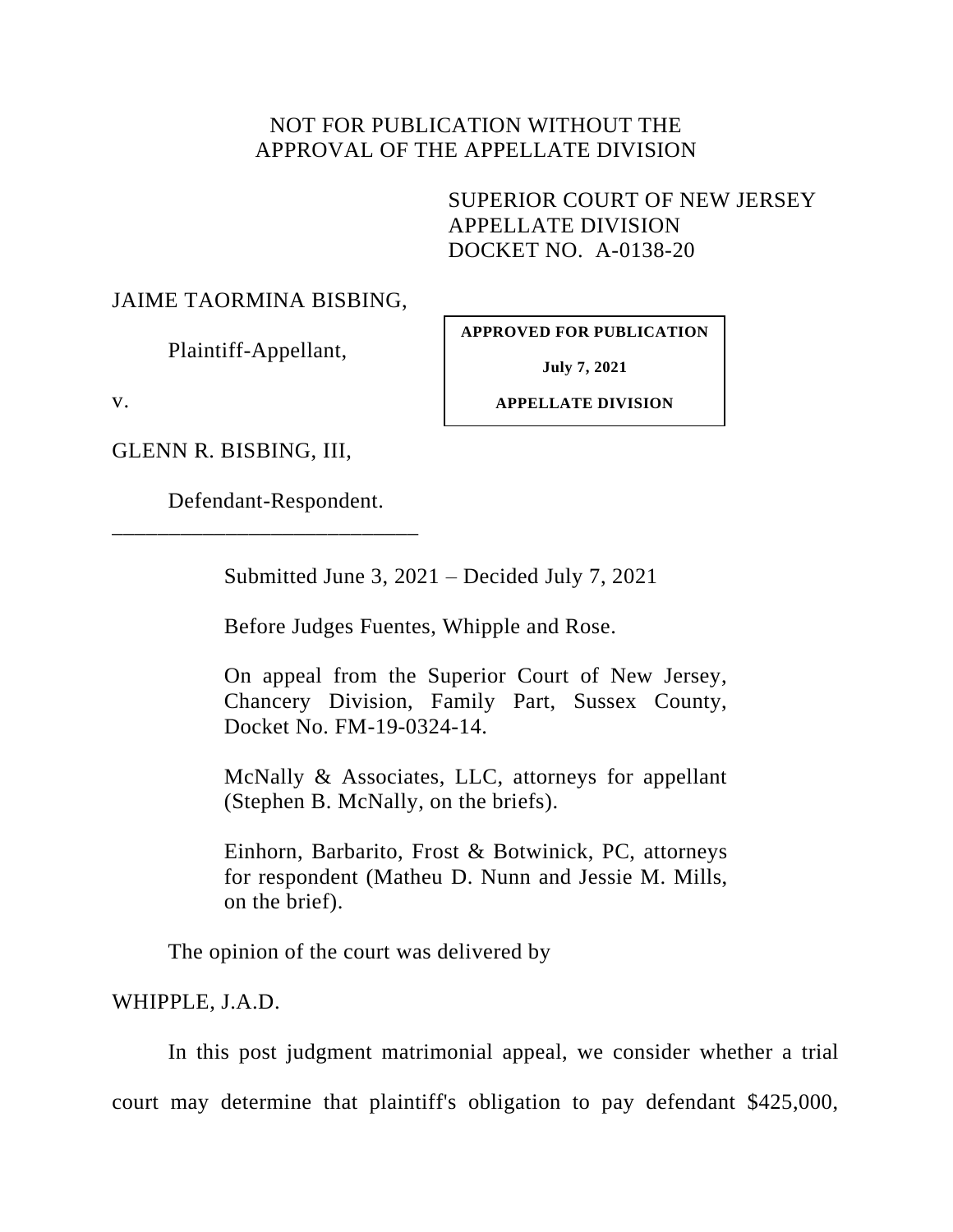previously awarded in counsel fees, was non-dischargeable as a family support obligation in any federal bankruptcy proceeding<sup>1</sup> pursuant to 11 U.S.C.  $\S$ 523(a)(5) (Section 5). Plaintiff, Jaime Taormina Bisbing, appeals from the July 31, 2020 Family Part order deeming the counsel fees non-dischargeable under Section 5. For the reasons expressed by Judge Michael C. Gaus in his thorough, well-supported, written decision submitted with the order, we affirm.

The background of this case was exhaustively discussed in Bisbing v. Bisbing, 230 N.J. 309, 312-13 (2017). There, the Supreme Court announced the rule that in all contested relocation disputes where the parents share legal custody, a best interest analysis is required to determine cause under N.J.S.A. 9:2-2 to authorize moving a child out of state, by weighing the factors of

<sup>1</sup> Under the Bankruptcy Code, domestic support obligations are nondischargeable in Chapter 7, 11, 12, and 13 bankruptcies. Chapter 7, 11 U.S.C. §§ 701-784 provides for "liquidation," or the sale of a debtor's nonexempt property and the distribution of the proceeds to creditors. Chapter 11, 11 U.S.C. §§ 1101-1195, generally provides for reorganization, usually involving a corporation or partnership. A Chapter 11 debtor typically proposes a plan of reorganization to keep its business alive and pay creditors over time. People in business or individuals can also seek relief in Chapter 11. Chapter 12, 11 U.S.C. §§ 1201-1232, enables financially distressed family farmers and fishermen to propose and carry out a plan to repay all or part of their debts. Last, Chapter 13, 11 U.S.C. §§ 1301-1330, provides for adjustment of debts of an individual with regular income. Chapter 13 allows a debtor to keep property and pay debts over time, usually three to five years.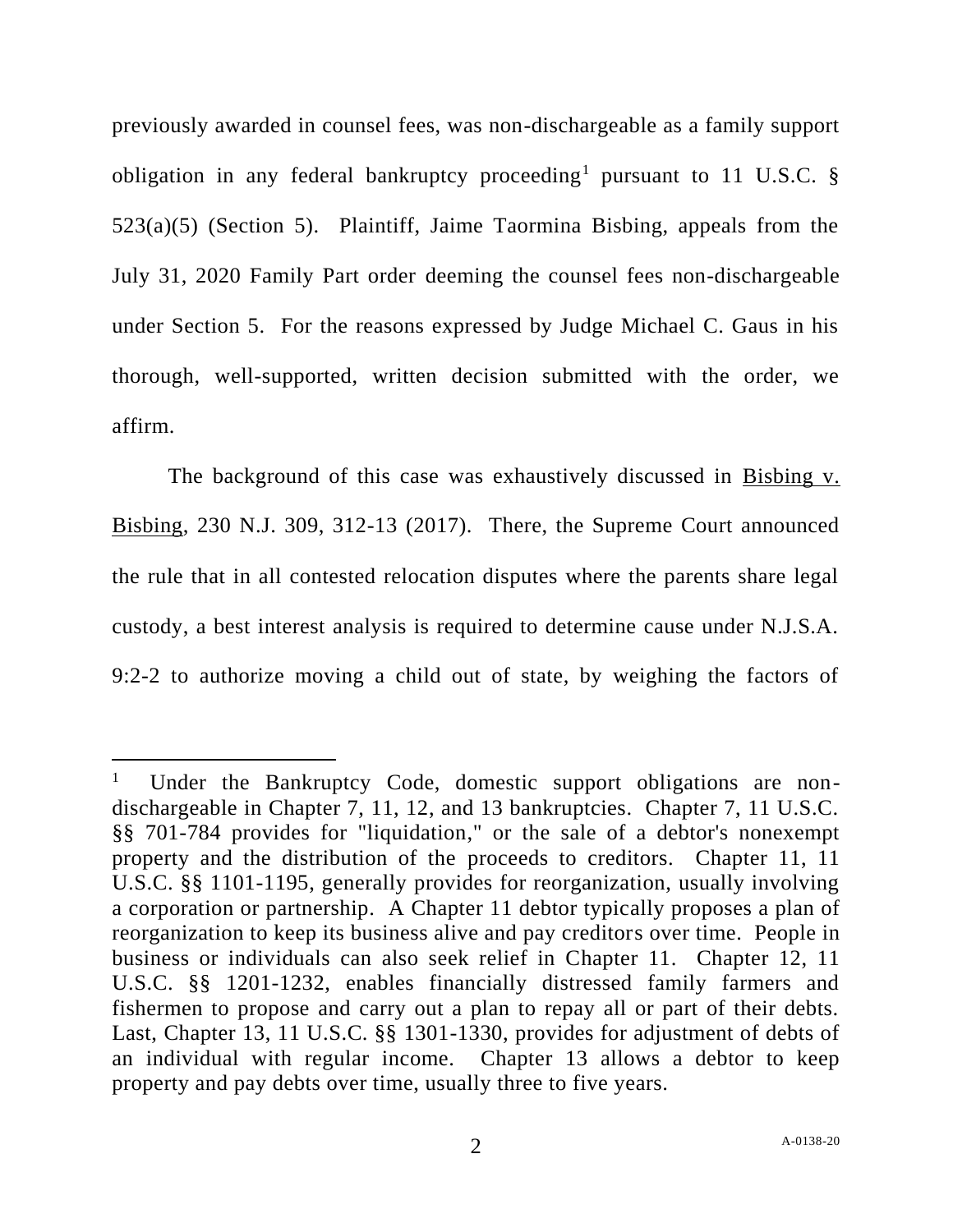N.J.S.A. 9:2-4 and other relevant considerations. We need only repeat what is necessary to address the issues here.

The parties divorced in April 2014. One year later, plaintiff sought to relocate the children to Utah. Through this case's progeny, the Supreme Court directed a remand to determine if the relocation was in the children's best interests under the new standard. And subsequently, to determine counsel fees in defendant's favor. On remand, Judge Gaus held a plenary hearing and concluded the relocation was not in the children's best interests. He entered an order and a nearly two-hundred-page comprehensive opinion on June 25, 2019. Defendant was awarded \$425,000 in counsel fees. Plaintiff did not appeal that order.

In October 2019, defendant moved to enforce the counsel fee award, but the motion was dismissed without prejudice. During that time, plaintiff filed two Chapter 13 bankruptcy petitions in the United States Bankruptcy Court for the District of New Jersey, which were later dismissed in March 2020. Thereafter, the court reinstated defendant's October 2019 motion and ruled on June 1, 2020, that the counsel fee award was non-dischargeable in bankruptcy under 11 U.S.C. § 523(a)(15) (Section 15). Again, plaintiff did not appeal.

Defendant then filed another motion seeking to have the fees deemed non-dischargeable under Section 5, and plaintiff simultaneously moved for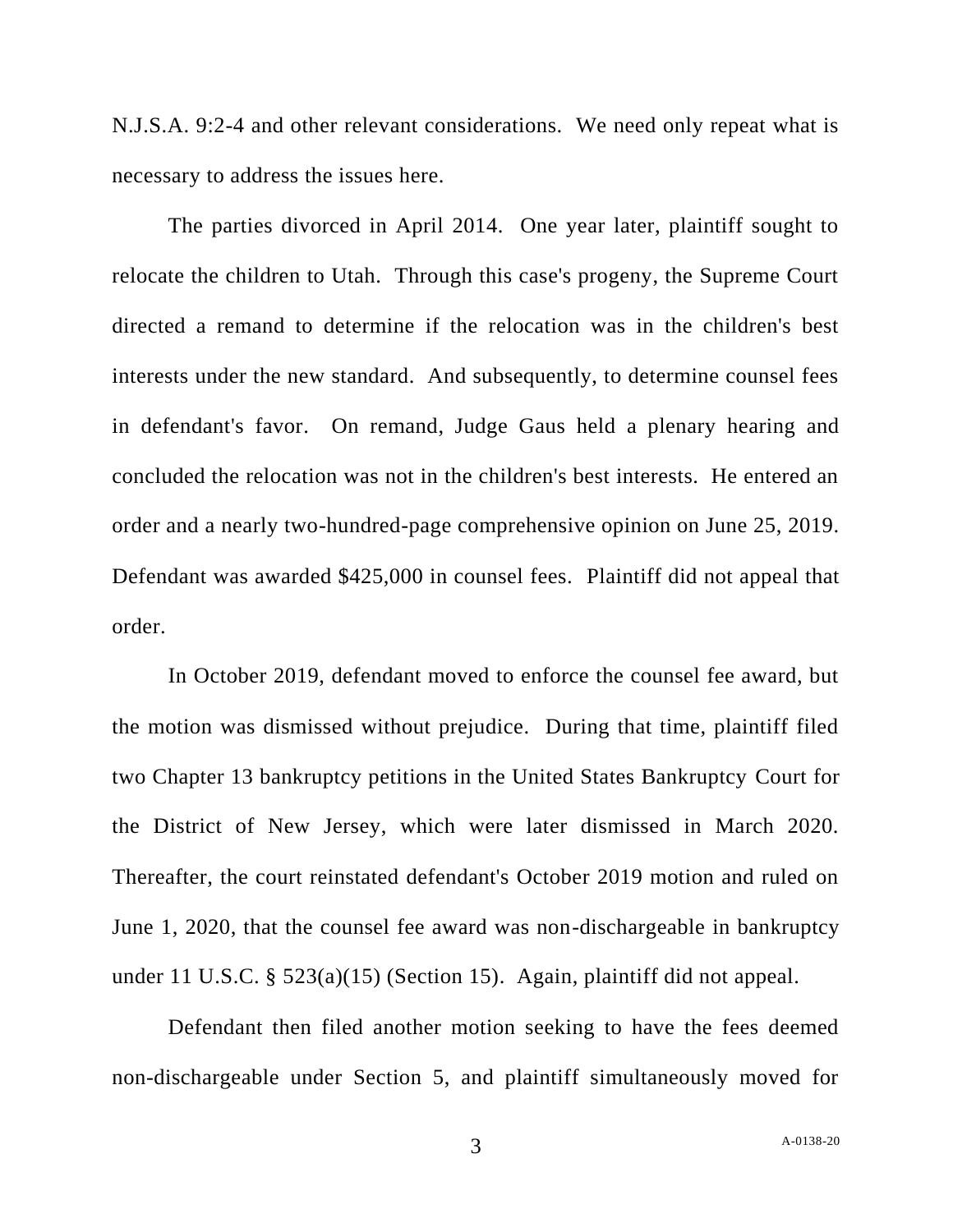reconsideration of the June 1, 2020 order. The court entered an order the next month, finding the fee award non-dischargeable under Section 5. Plaintiff appealed that order, which now commands our focus.

As Judge Gaus's ruling is based on construction of law, our review is de novo: "[a] trial court's interpretation of the law and the legal consequences that flow from established facts are not entitled to any special deference." Manalapan Realty, L.P. v. Twp. Comm. of Manalapan, 140 N.J. 366, 378 (1995).

The court granted defendant's request that the initial counsel fee award also be deemed non-dischargeable under Section 5, together with those fees awarded in the June 1, 2020 order. In granting this request, the motion judge undertook a thorough survey of relevant jurisprudence on the intersection of state family law and federal bankruptcy law. Relying on In Re Maddigan, 312 F.3d 589, 596 (2d Cir. 2002), the court held that whether an obligation is in the nature of support under Section 5 requires "broad interpretation" of the meaning of support, and that the substance of the liability controls.

The court found that the counsel fee award "is of the nature and substance of a domestic support obligation," such that the award is nondischargeable under Section 5. The court denied plaintiff's request for reconsideration of the June 1, 2020 order, holding the counsel fee award would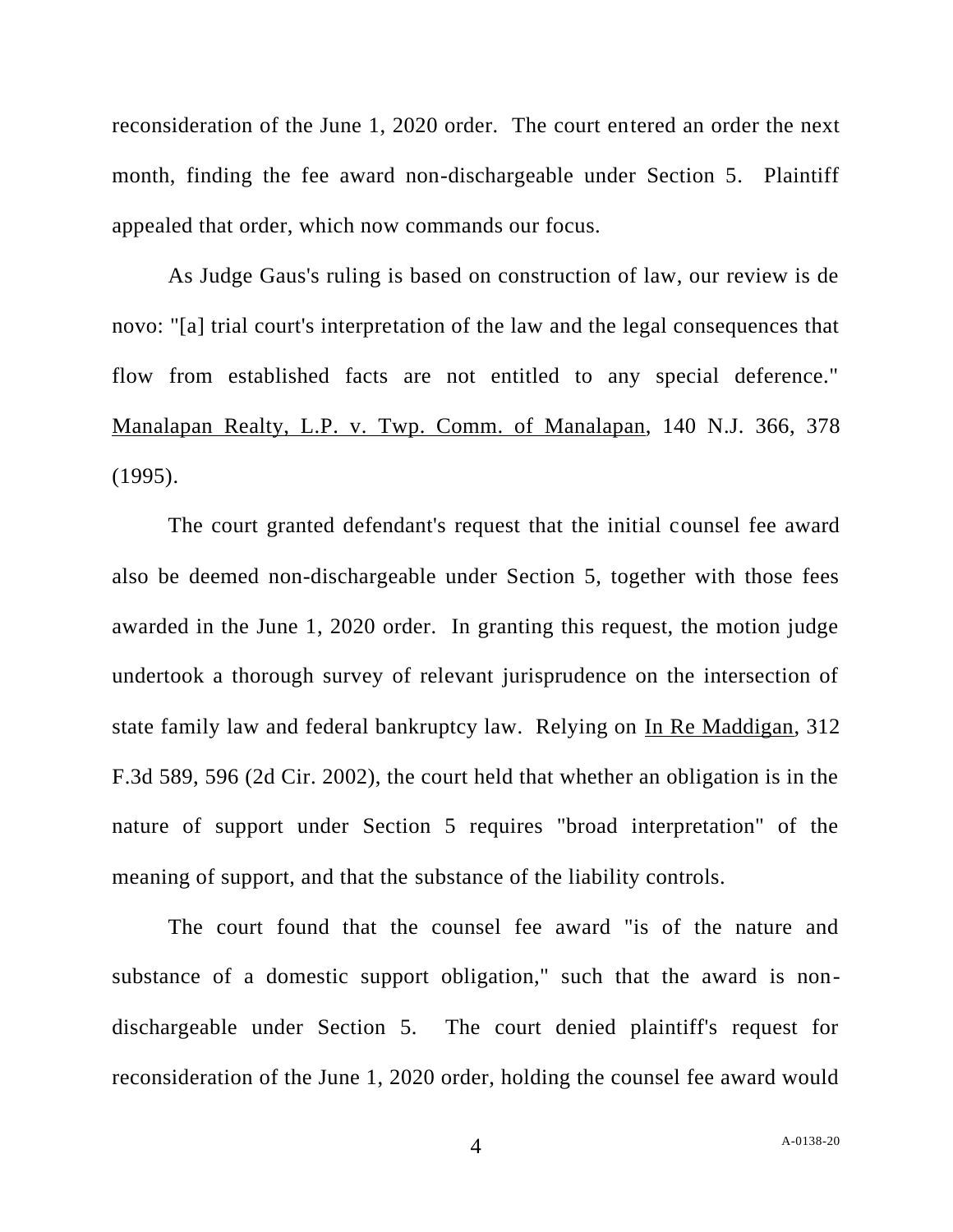be non-dischargeable pursuant to Section 15. Plaintiff alleged this denial was based on a "mistake, and a misstatement of the court's intention" and resulted in "blanket non-dischargeability."

I.

Plaintiff argues that the court erred by entering an advisory opinion, which are disfavored, because no bankruptcy action was pending at the time of the July 31, 2020 order. We reject that argument.

The court separately ruled that plaintiff's counsel fee obligation was nondischargeable under both Sections 5 and 15. It is true, at the time of these orders, plaintiff's two bankruptcy petitions had been dismissed. However, the court reasoned that no bankruptcy petition needed to be pending as a prerequisite to a court determining the dischargeability of a fee award, citing plaintiff's two prior petitions and the ongoing fee dispute, which "convince[d]" the court that it could decide non-dischargeability.

New Jersey courts avoid rendering advisory opinions or functioning in the abstract. Crescent Park Tenants Ass'n v. Realty Equities Corp., 58 N.J. 98, 107 (1971); N.J. Tpk. Auth. v. Parsons, 3 N.J. 235, 240 (1949). We do not render recommendations, but rather, "decide only concrete contested issues conclusively affecting adversary parties in interest." Parsons, 3 N.J. at 240. Our courts will adjudicate those matters where the "litigant's concern with the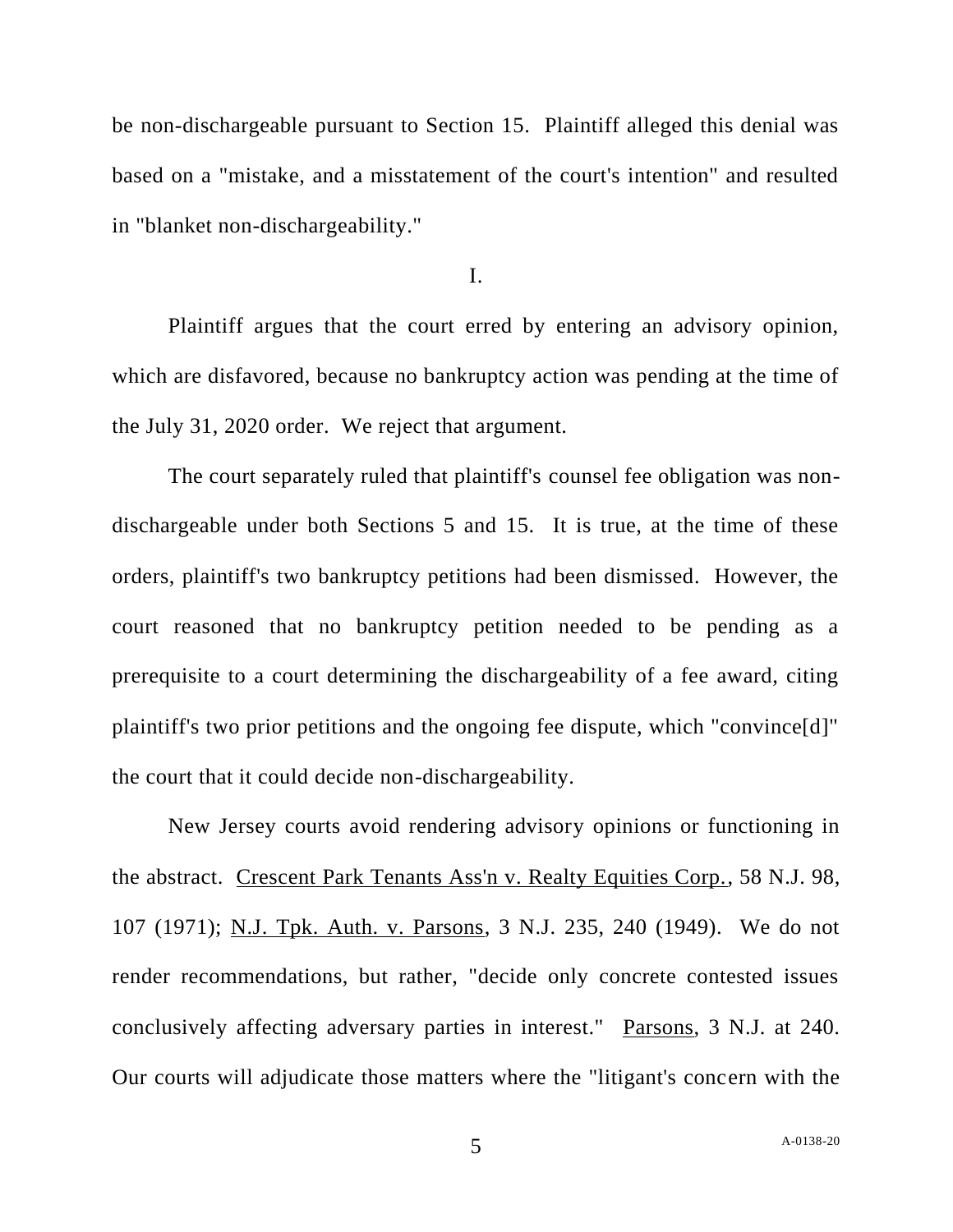subject matter evidenced a sufficient stake and real adverseness." Crescent Park, 58 N.J. at 107.

Judge Gaus's order was not advisory. Nor was it novel. We have previously rendered opinions on non-dischargeability without a pending bankruptcy action. In Larbig v. Larbig, 384 N.J. Super. 17, 25 (App. Div. 2006), we analyzed whether language in a property settlement designating an obligation as non-dischargeable rendered the payments as "alimony, maintenance, or support" despite the lack of a pending bankruptcy proceeding.

Plaintiff's attempt to avoid paying the counsel fee award was not an abstract dispute but was appreciable at the time of the court's order. Plaintiff had already filed for bankruptcy twice by July 31, 2020. It was beyond debate that she was seeking a discharge of her obligation under the counsel fee award. While it is true the petitions had been dismissed at the trial level at the time of the order, the court reasonably concluded that in light of the ongoing controversy, defendant should be protected from any subsequent attempts to pursue bankruptcy or otherwise discharge this valid debt.

Despite the lack of a pending bankruptcy proceeding, there was clearly an ongoing dispute as to the payment of counsel fees, which presented an actual controversy over which the trial court had jurisdiction. Further, plaintiff herself raised the non-dischargeability of the counsel fee award before the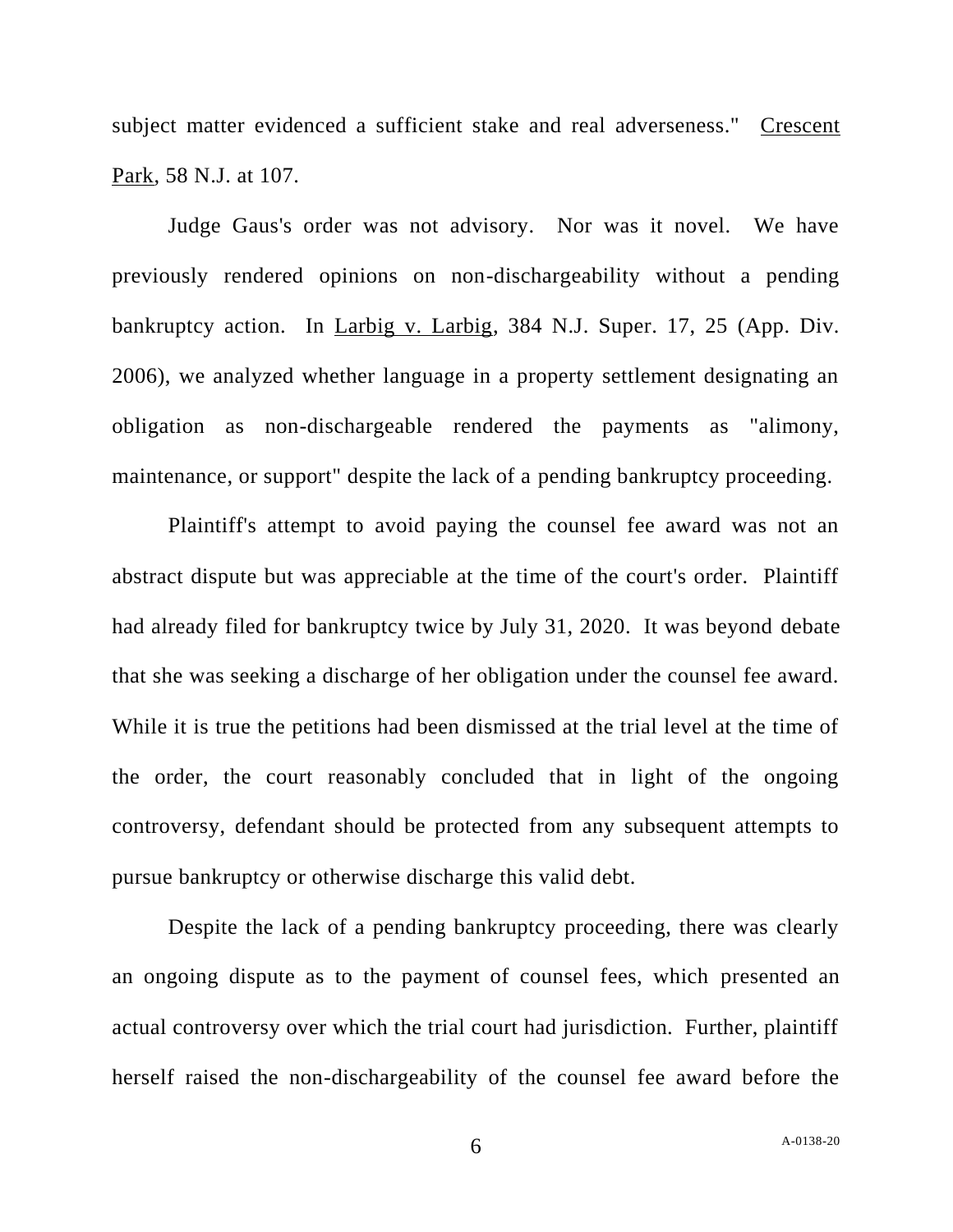court when she filed a motion for reconsideration of the June 1, 2020 order. We conclude, as Judge Gaus did, the lack of a filed bankruptcy action does not bar review of non-dischargeability when the record itself presupposes it, as it did here.

## II.

We also reject plaintiff's next argument that the trial court erred in finding the counsel fee award was a non-dischargeable support obligation. After awarding defendant counsel fees, the court granted defendant's motion seeking to have the fees deemed non-dischargeable under Section 15, and thus non-dischargeable in individual bankruptcies other than Chapter 13 filings. The record does not fully include the court's rationale for this award, but it reflects that the court stated defendant could file a subsequent motion seeking non-dischargeablity under Section 5.

Thereafter, defendant moved to establish the award's non-dischargeablity as a domestic support obligation under Section 5, and the court granted the relief, rendering the fee award non-dischargeable in <u>all</u> bankruptcy filings. The judge relied on our decision in Orlowski v. Orlowski, 459 N.J. Super. 95, 107-08 (App. Div. 2019), wherein we observed that the Bankruptcy Abuse Prevention and Consumer Protection Act of 2005 (BAPCPA), Pub. L. No. 109- 8, 119 Stat. 23: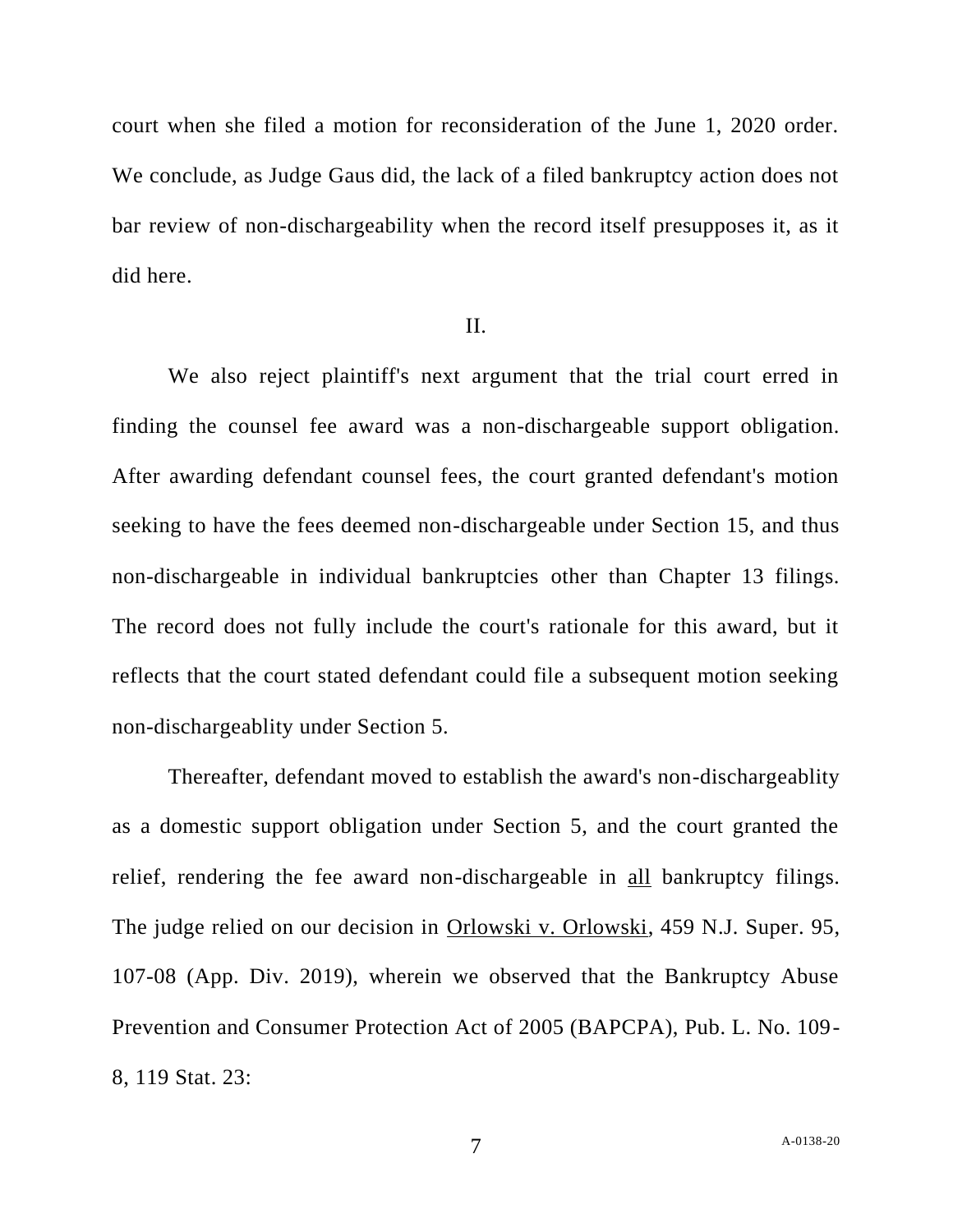[A]mended the Bankruptcy Code to clarify that a debt for a "domestic support obligation" owed to, or recoverable by, a spouse, former spouse, or child of the debtor in the nature of alimony, maintenance, or support of such spouse, former spouse, or child, established by a separation agreement, divorce decree, property settlement agreement, or court order is nondischargeable.

[(citing 11 U.S.C.  $\S\S$  101(14A), 523(a)(5), and  $(a)(15)$ .]

The **Orlowski** court, in addressing the enforcement of the counsel fee and forensic accountant awards through a qualified domestic relations order, cited to the holding from In Re Gruber, 436 B.R. 39, 43-44 (Bankr. N.D. Ohio 2010), that "a court-ordered obligation to pay an ex-spouse's counsel fees in matrimonial proceedings is a non-dischargeable domestic support obligation." Orlowski, 459 N.J. Super. at 108 (citing Gruber, 436 B.R. at 44).

The court here relied on Orlowski, and federal bankruptcy case law to support the proposition that counsel fee awards in matrimonial actions were domestic support obligations and thus non-dischargeable under Section 5. The judge bolstered his conclusion by finding the funds defendant expended here could have been used for the children's direct benefit by paying for tuition, child support, and other needs. He held the award had the ultimate effect of providing the parties' children with necessary support.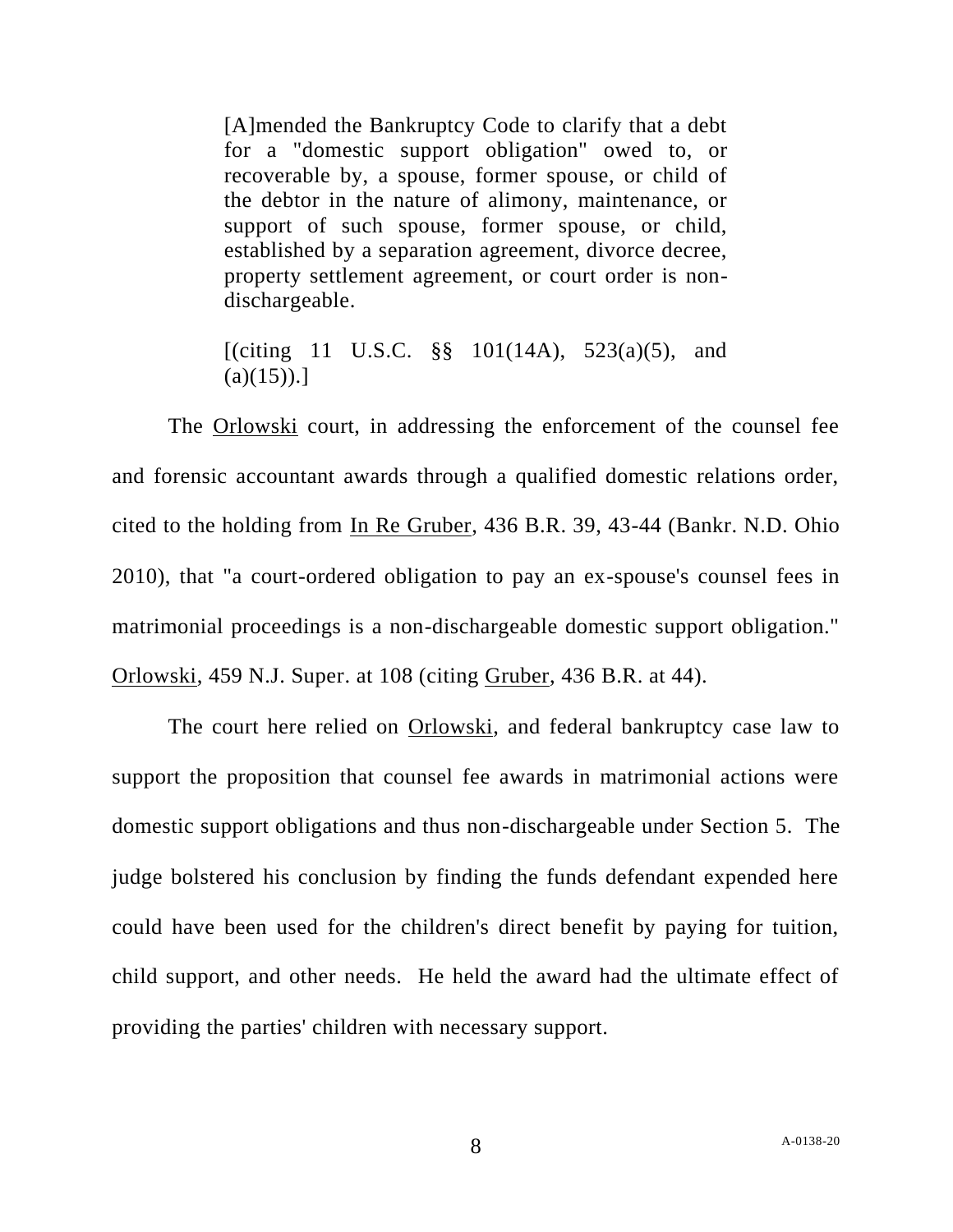Next, Rule 4:42-9 permits an award of fees in a family action. Such fees

may be awarded based on a weighing of the factors set forth in Rule 5:3-5(c):

(1) [T]he financial circumstances of the parties; (2) the ability of the parties to pay their own fees or to contribute to the fees of the other party; (3) the reasonableness and good faith of the positions advanced by the parties both during and prior to trial; (4) the extent of the fees incurred by both parties; (5) any fees previously awarded; (6) the amount of fees previously paid to counsel by each party; (7) the results obtained; (8) the degree to which fees were incurred to enforce existing orders or to compel discovery; and (9) any other factor bearing on the fairness of an award.

Typically, the award of counsel fees and costs in matrimonial actions rests in

the sound discretion of the trial court. Williams v. Williams, 59 N.J. 229, 233

(1971) (citing Handelman v. Handelman, 17 N.J. 1, 7 (1954)).<sup>2</sup>

The question of whether an obligation to pay a counsel fee award can be

discharged in the obligor's personal bankruptcy case is governed by Sections 5

and 15. These sections, in pertinent part, provide:

(a) A discharge under section 727, 1141, 1228(a), 1228(b), or 1328(b) of this title does not discharge an individual debtor from any debt . . . .

 $2$  An award of fees will not be disturbed in the absence of a showing of an abuse of that discretion. Berkowitz v. Berkowitz, 55 N.J. 564, 570 (1970). Plaintiff did not specifically appeal the Section 15 finding, and thus we do not address it. R. 2:5-1(e)(3)(i); W.H. Indus., Inc. v. Fundicao Balancins, Ltda, 397 N.J. Super. 455, 458 (App. Div. 2008) (citing Sikes v. Twp. of Rockaway, 269 N.J. Super. 463, 465-66 (App. Div. 1994)).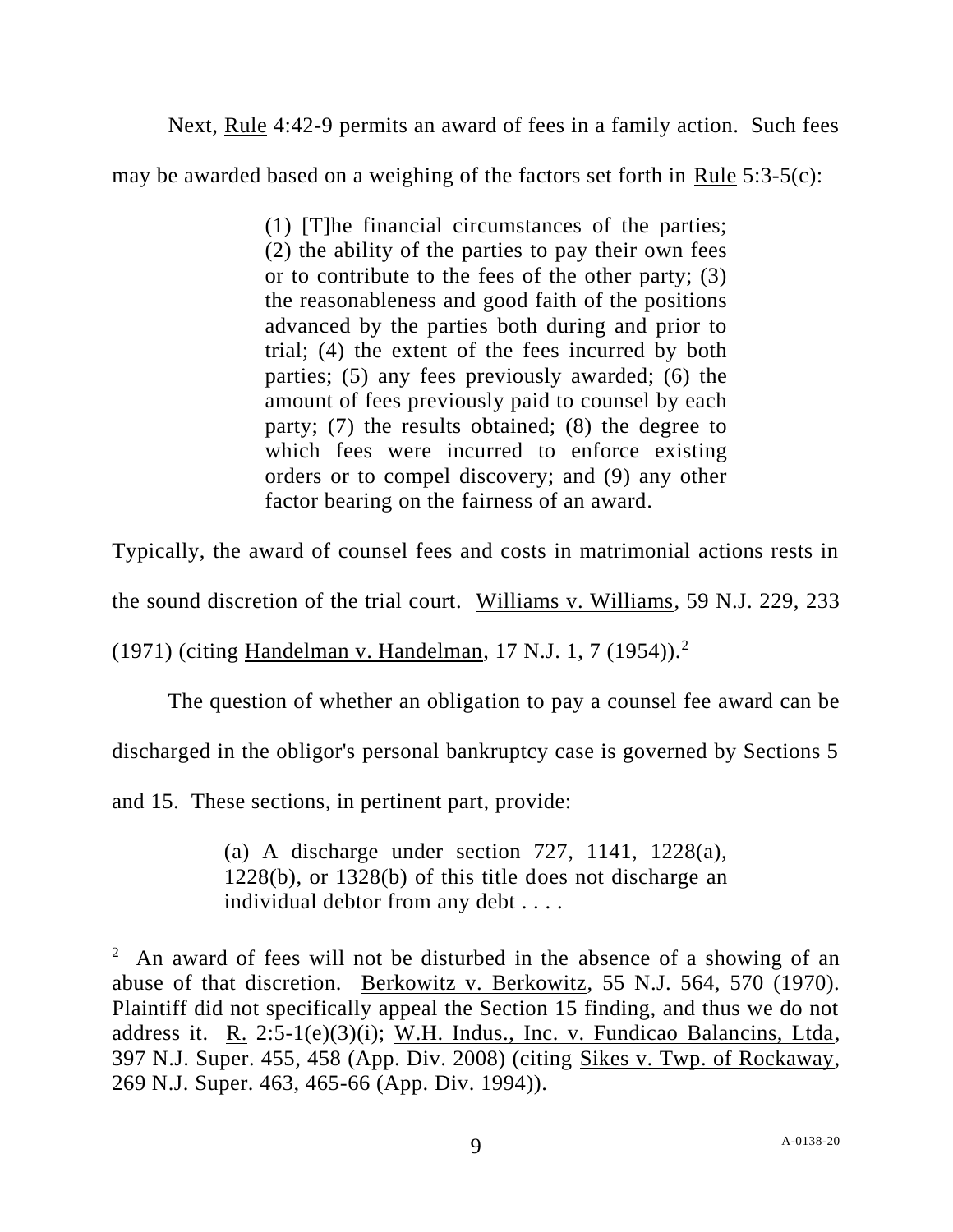. . . .

(5) for a domestic support obligation; [or]

. . . .

(15) to a spouse, former spouse, or child of the debtor and not of the kind described in paragraph (5) that is incurred by the debtor in the course of a divorce or separation or in connection with a separation agreement, divorce decree or other order of a court of record, or a determination made in accordance with State or territorial law by a governmental unit . . . .

[11 U.S.C. § 523(a).]

The statute is consistent with the amendments contained in the BAPCPA. These amendments provide that in addition to domestic support obligations under Section 5, all obligations to a spouse, former spouse, or a child of the debtor not otherwise described in Section 5, incurred in connection with a divorce, separation, or related action, are non-dischargeable under Section 15.

11 U.S.C. § 101(14A) defines a "domestic support obligation" as:

[A] debt that accrues before, on, or after the date of the order for relief in a case under this title, including interest that accrues on that debt as provided under applicable nonbankruptcy law notwithstanding any other provision of this title, that is --

(A) owed to or recoverable by --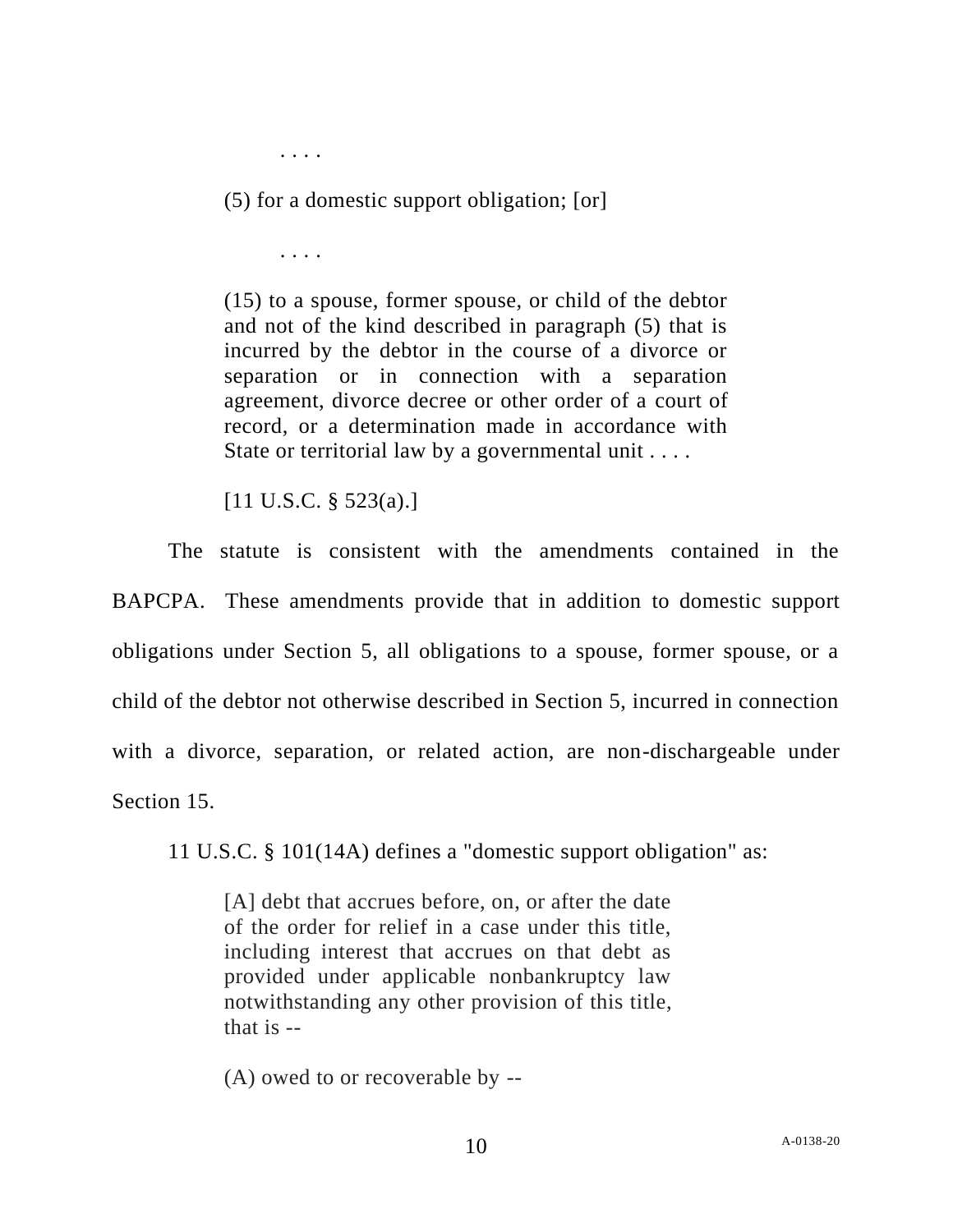(i) a spouse, former spouse, or child of the debtor or such child's parent, legal guardian, or responsible relative; or

. . . .

(B) in the nature of alimony, maintenance, or support (including assistance provided by a governmental unit) of such spouse, former spouse, or child of the debtor or such child's parent, without regard to whether such debt is expressly so designated;

(C) established or subject to establishment before, on, or after the date of the order for relief in a case under this title, by reason of applicable provisions of --

> (i) a separation agreement, divorce decree, or property settlement agreement;

(ii) an order of a court of record; or

(iii) a determination made in accordance with applicable nonbankruptcy law by a governmental unit; and

(D) not assigned to a nongovernmental entity, unless that obligation is assigned voluntarily by the spouse, former spouse, child of the debtor, or such child's parent, legal guardian, or responsible relative for the purpose of collecting the debt.

This is the heart of the matter. Pursuant to 11 U.S.C.  $\S$  1328(a)(2), domestic support obligations as defined in Section 5 are not dischargeable in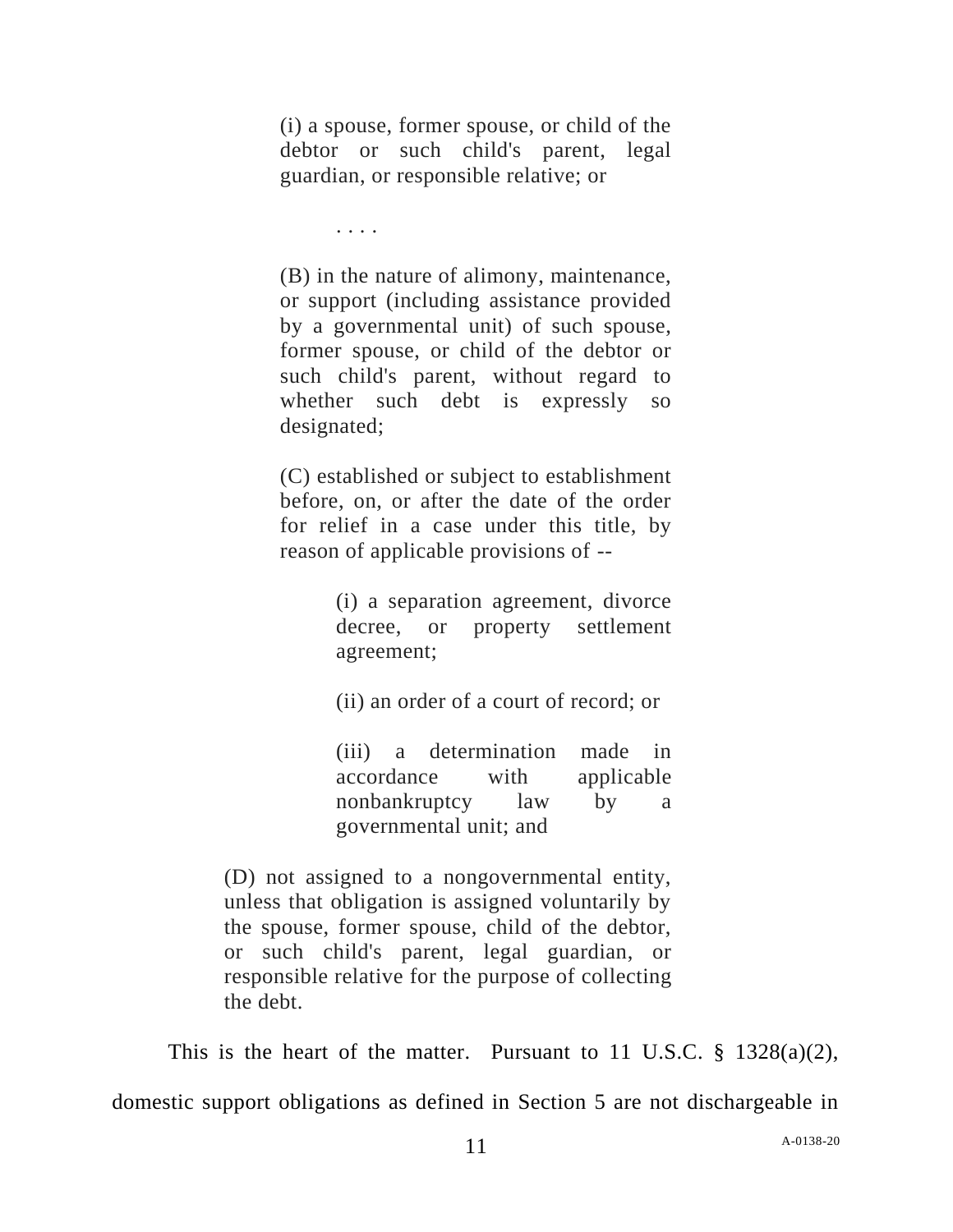bankruptcy cases filed under Chapters 7, 11, 12, or 13 of the Bankruptcy Code. However, obligations arising solely under Section 15 may be dischargeable in Chapter 13 filings. 11 U.S.C. § 1328(a)(2). The public policy involved focuses on how "[C]ongress has clearly required the bankruptcy court to protect the rights of a former spouse receiving alimony at the expense of a debtor seeking a fresh start." Fosdick v. Turgeon, 812 F.2d 801, 804 (2d Cir. 1987).

Federal courts have exclusive jurisdiction only over the dischargeability exceptions named in 11 U.S.C. § 523(c)(1). Floyd v. Hill, 495 B.R. 646, 654 n.4, 5 (Bankr. D.N.J. 2013). 11 U.S.C. § 523(c)(1) currently names other paragraphs in 11 U.S.C. § 523(a) as being within the exclusive jurisdiction of the federal courts, but does not name either Section 5 or 15. State courts thus share with federal courts the "jurisdiction and the ability to address dischargeability under" both Sections 5 and 15. DiGiacomo v. DiGiacomo, 256 N.J. Super. 404, 408-09 (App. Div. 1992). Thus, New Jersey courts may rule on the non-dischargeability of obligations in a divorce, as the Family Part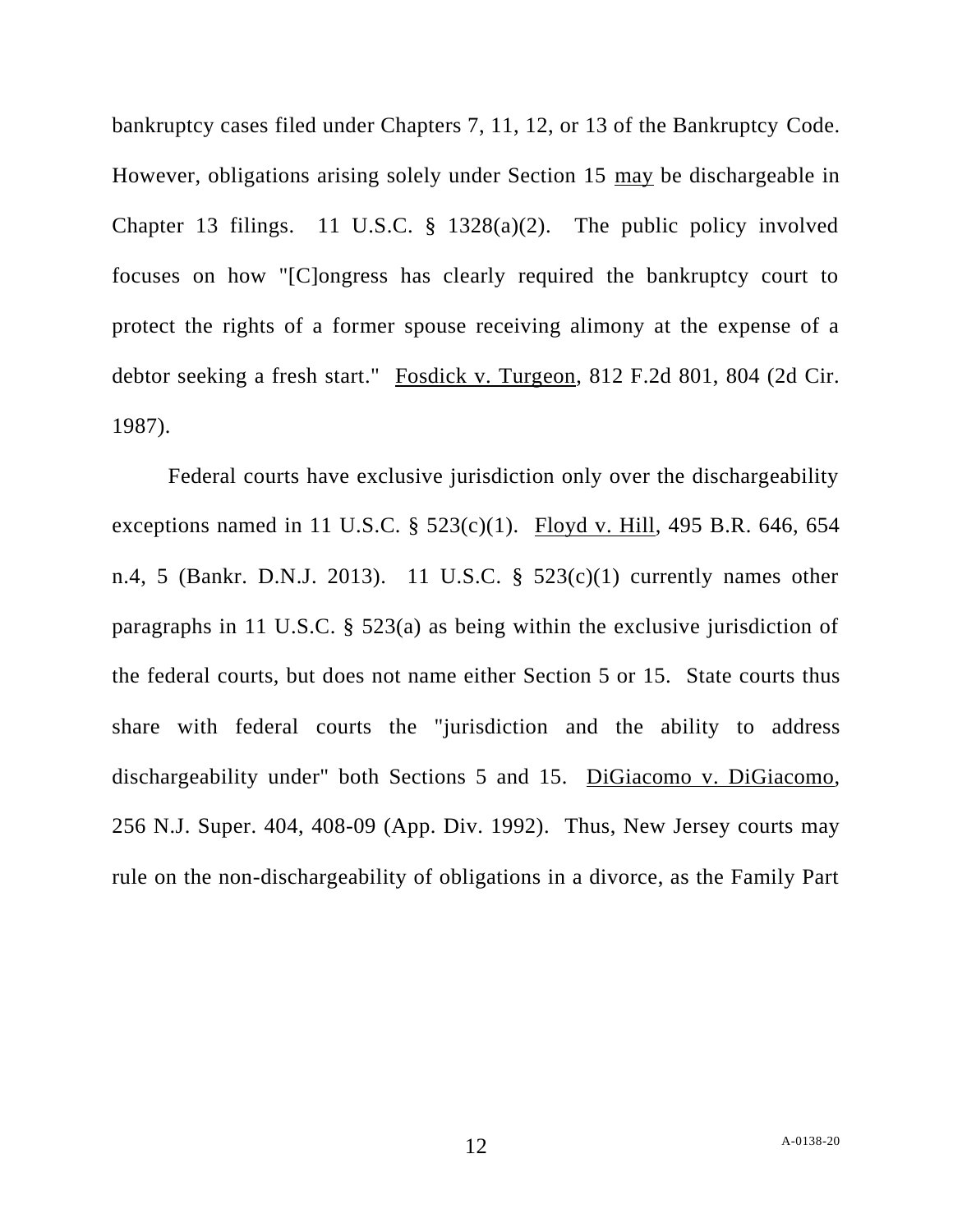has "concurrent jurisdiction" with the federal courts in such matters. Winegarden v. Winegarden, 316 N.J. Super. 52, 57 (App. Div. 1998).<sup>3</sup>

While New Jersey courts clearly have jurisdiction over this matter, determining whether an obligation constitutes alimony, maintenance, or support is based on federal bankruptcy law. Loyko v. Loyko, 200 N.J. Super. 152, 156 (App. Div. 1985) (citing In Re Calhoun*,* 715 F*.*2d 1103, 1107 (6th Cir. 1983)). However, since New Jersey law was applied in the first place to fix the support obligation, it provides valuable guidance. Ibid. (citing In Re Williams*,* 703 F*.*2d 1055, 1057 (8th Cir. 1983)).

In Gruber, the Bankruptcy Court found that an award of counsel fees by the state court in a custody matter was made "for the express purpose of compensating the [p]laintiff for the [d]efendant's improper litigation tactics," which caused the residential parent to "expend resources unnecessarily resources which would have undoubtedly gone to support the children." Gruber, 436 B.R. at 43. Gruber involved a debtor who refused to pay a counsel fee award arising from a proceeding concerning the health and welfare of the parties' children. Ibid. The Gruber court found that the award had the effect of providing the parties' children with necessary support. Ibid. It

<sup>&</sup>lt;sup>3</sup> Winegarden was decided in 1998 under a previous version of the statute. 316 N.J. Super. at 58-60. At the time, it held that concurrent jurisdiction existed only for Section 5. Id.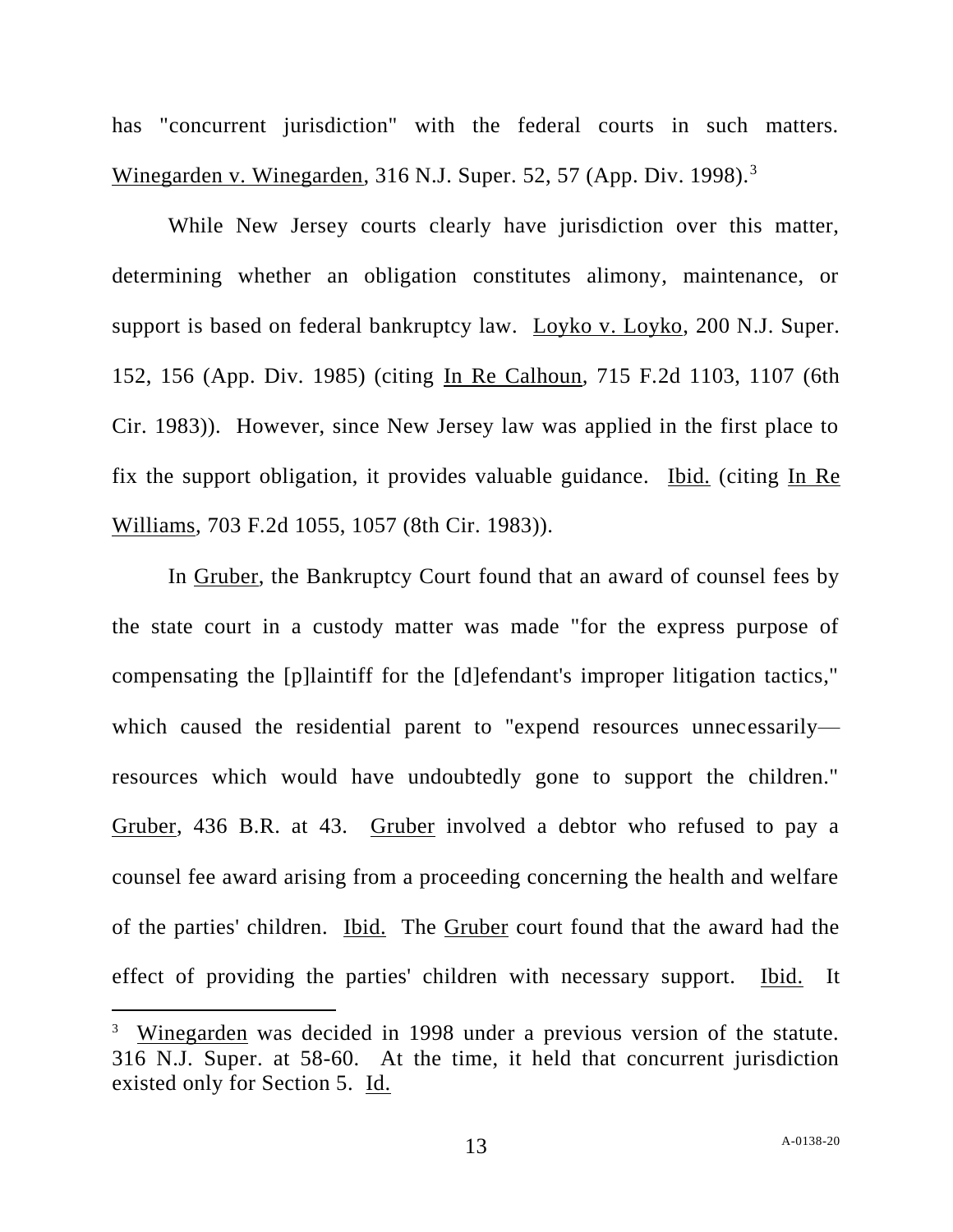acknowledged that "in determining whether an obligation is actually in the nature of support, substance controls" and "the label attached to a payment is not dispositive." Ibid. (internal citations omitted). Further, the Gruber court found that even if the counsel fee obligation did not qualify as nondischargeable under Section 5, it would nevertheless fall within the scope of a non-dischargeable debt under Section 15. Id. at 43-44.

In Maddigan, 312 F.3d at 595-97, the Second Circuit held that a debtorfather's court-ordered obligation to pay his former partner's counsel fees following a contested custody proceeding was "in the nature of support" and thus non-dischargeable in bankruptcy under Section 5. The Maddigan court applied a three-part test and held that the fee award was non-dischargeable, despite arising from a custody proceeding, rather than a child support proceeding. Id. at 595-97.

The <u>Maddigan</u> test involved three requirements for non-dischargeability: (i) the debt must be owed "to a spouse, former spouse, or child of the debtor"; (ii) "the debt must be 'actually in the nature of' (as opposed to simply designated as) alimony, maintenance, or support"; and (iii) "the debt must have been incurred 'in connection with a separation agreement, divorce decree or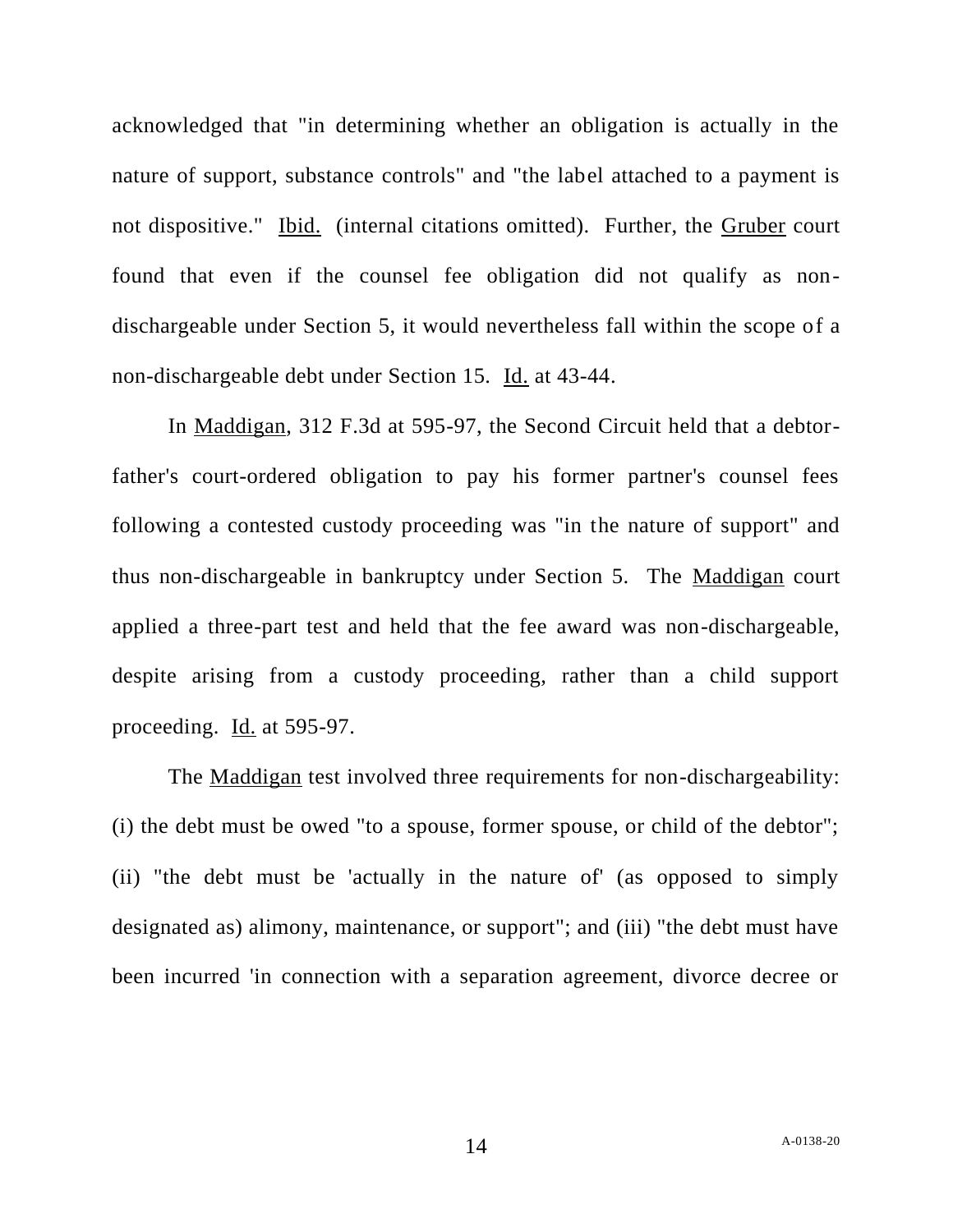other order of a court of record."  $\underline{Id}$  at 593.<sup>4</sup> While the three-part test arose from an older version of Section 5, and is thus not directly applicable here, the Maddigan court nonetheless concluded that obligations in the nature of support can include the duty to pay a former spouse's counsel fees incurred in connection with a "divorce proceeding, the obtaining and enforcement of alimony and/or support awards, or for custody disputes." Id. at 595 (emphasis omitted) (quoting In re Peters, 133 B.R. 291, 295 (S.D.N.Y. 1991)).

We conclude that the court properly determined the counsel fee award here to be non-dischargeable under Section 5, as it was a domestic support obligation and was "in the nature of support." This matter involved defendant's attempt to preserve his ability to visit with his daughters regularly, despite plaintiff's attempt to relocate them across the country. The trial court's findings here further established that the funds in this matter could have been used for the children's support, such that the counsel fee award was tantamount to an award of support to defendant for the benefit of the children.

## III.

Next, plaintiff argues that the court erred in retroactively deviating from the counsel fee award in the June 25, 2019, order. We disagree.

<sup>&</sup>lt;sup>4</sup> These requirements are based on the version of the statute in effect at the time, prior to the 2005 amendments.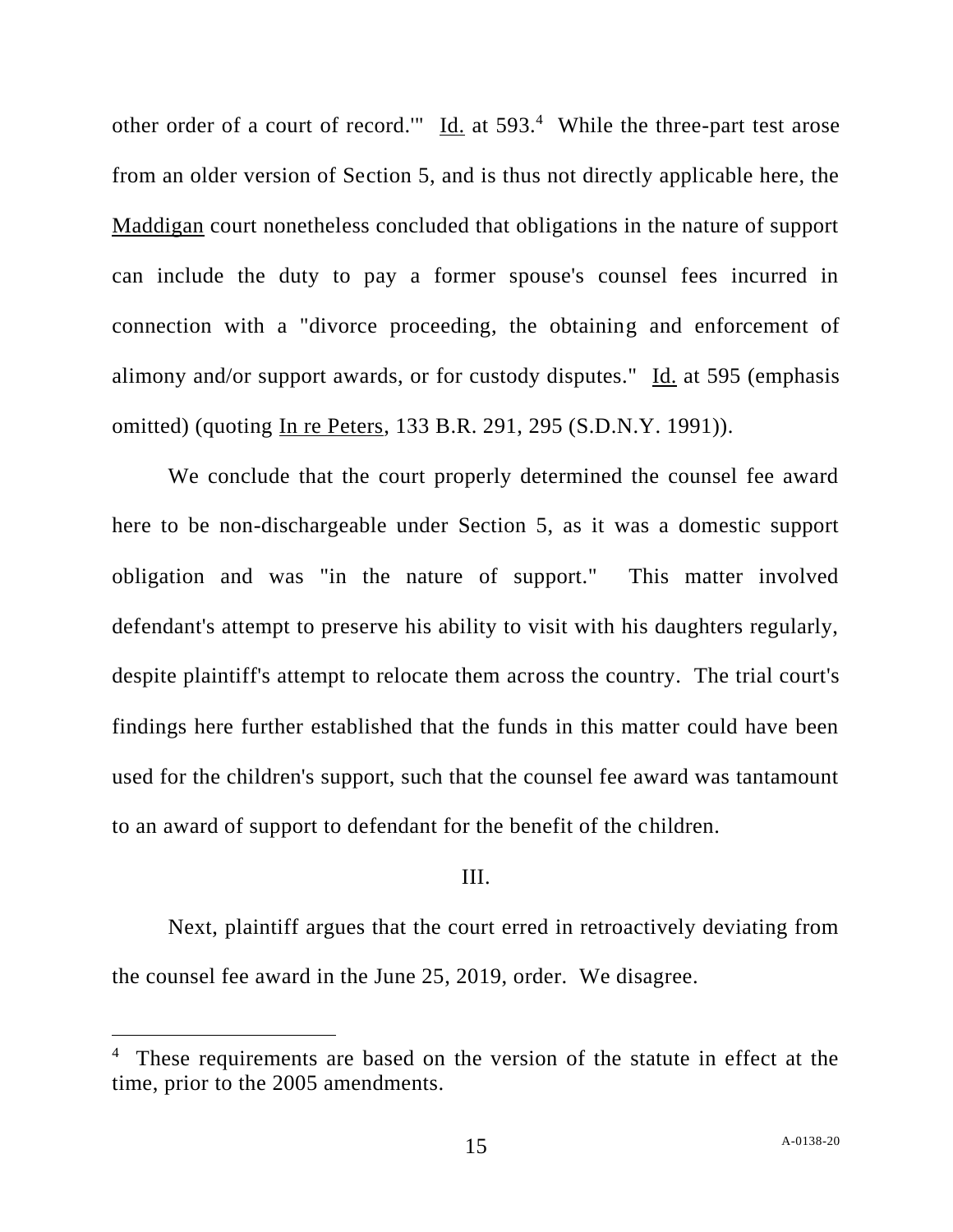When the court awarded defendant \$425,000 in counsel fees it balanced "all the referenced factors," and found the primary factors impacting its decision were the legal issue at stake; the financial circumstances of the parties; their ability to pay fees; the payments already made; the bad faith of plaintiff; the results obtained being significantly favorable to defendant, the appropriateness; reasonableness; necessity of the fees that had been billed; the roughly equivalent amount of fees charged by both sides; and the minimal amounts of fees that had been previously awarded.

Here, the court's subsequent orders did not substantially deviate from the findings in the June 25, 2019 order. As described, that order did not limit the basis for the fee award to plaintiff's bad faith, but instead included that among a litany of factors favoring an award of fees to defendant. Its analysis did not consider the issue of counsel fees as support. When later presented with the opportunity for the first time, the court expanded its initial analysis and clarified that the award of fees was truly in the nature of support. The court did not reject or overlook its earlier findings as to plaintiff's bad faith or the financial circumstances of the parties. Moreover, the court is correct that Gruber found a counsel fee award to be a domestic support obligation where the defendant's improper litigation tactics required the plaintiff to expend resources. Gruber, 436 B.R. at 43.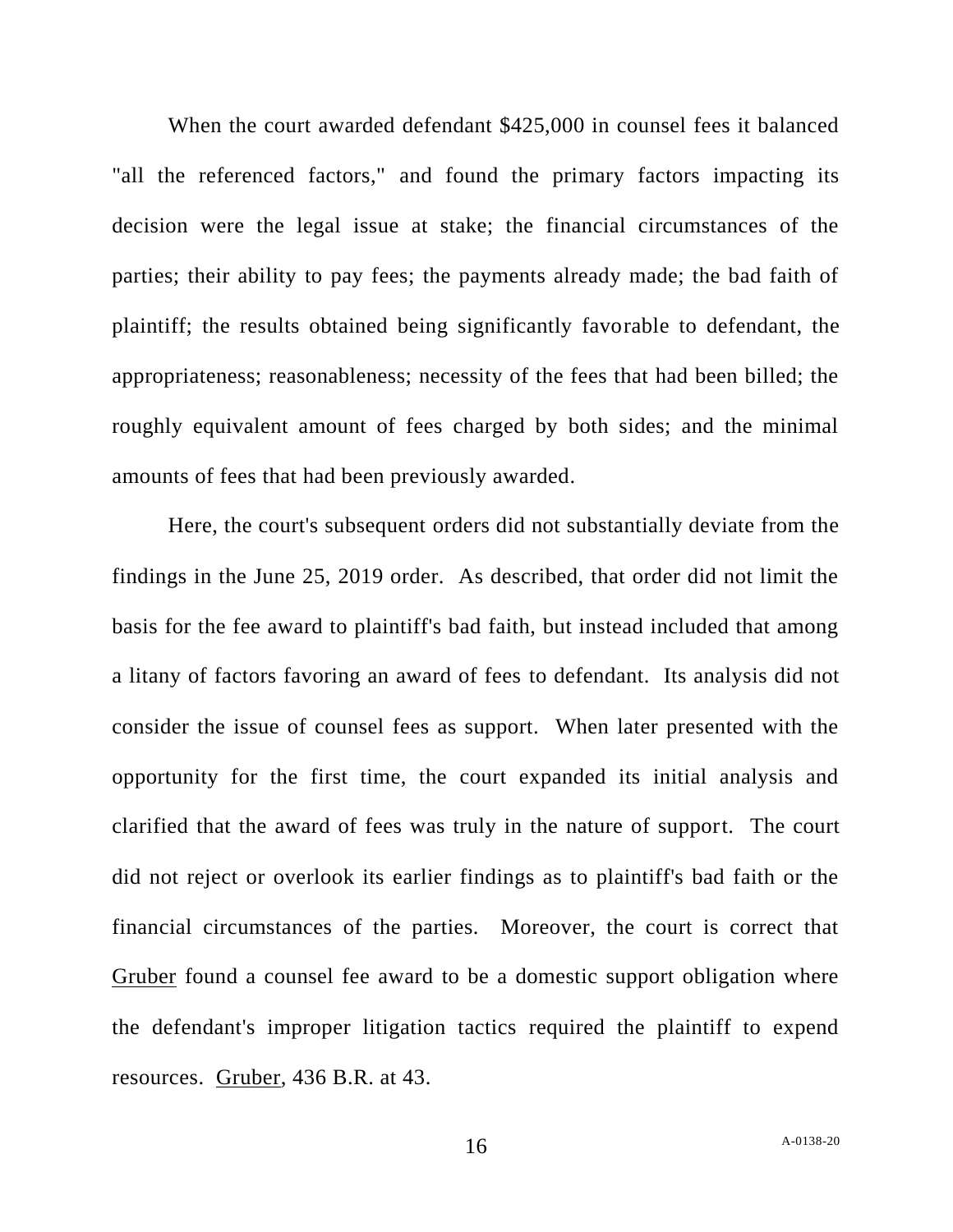Plaintiff argues that In Re Gianakas, 917 F.2d 759, 760 (3d Cir. 1990), controls a determination of non-dischargeability and requires consideration of

economic disparity before any award is entered that can be considered support. We do not consider it as controlling under this record.

In Gianakas, a former husband agreed to undertake the remaining payments on a second mortgage as part of a marital settlement agreement. Ibid. Later, when he filed for Chapter 7 bankruptcy protection, his former wife alleged that the second mortgage debt was non-dischargeable because it was in the nature of alimony, maintenance, or support under an earlier version of the statute. Id. at 760-61. The court pondered "which factors should be considered by the bankruptcy court in determining whether an obligation arising out of a divorce settlement is in the nature of alimony, maintenance, or support for the purposes of the Bankruptcy Code." Id. at  $762$  (emphasis added). The court concluded that such a determination requires examination of three "principal indicators," namely: (i) "the language and substance of the agreement in the context of surrounding circumstances"; (ii) "the parties' financial circumstances at the time of the settlement"; and (iii) "the function served by the obligation at the time of the divorce or settlement." Id. at 762- 63.